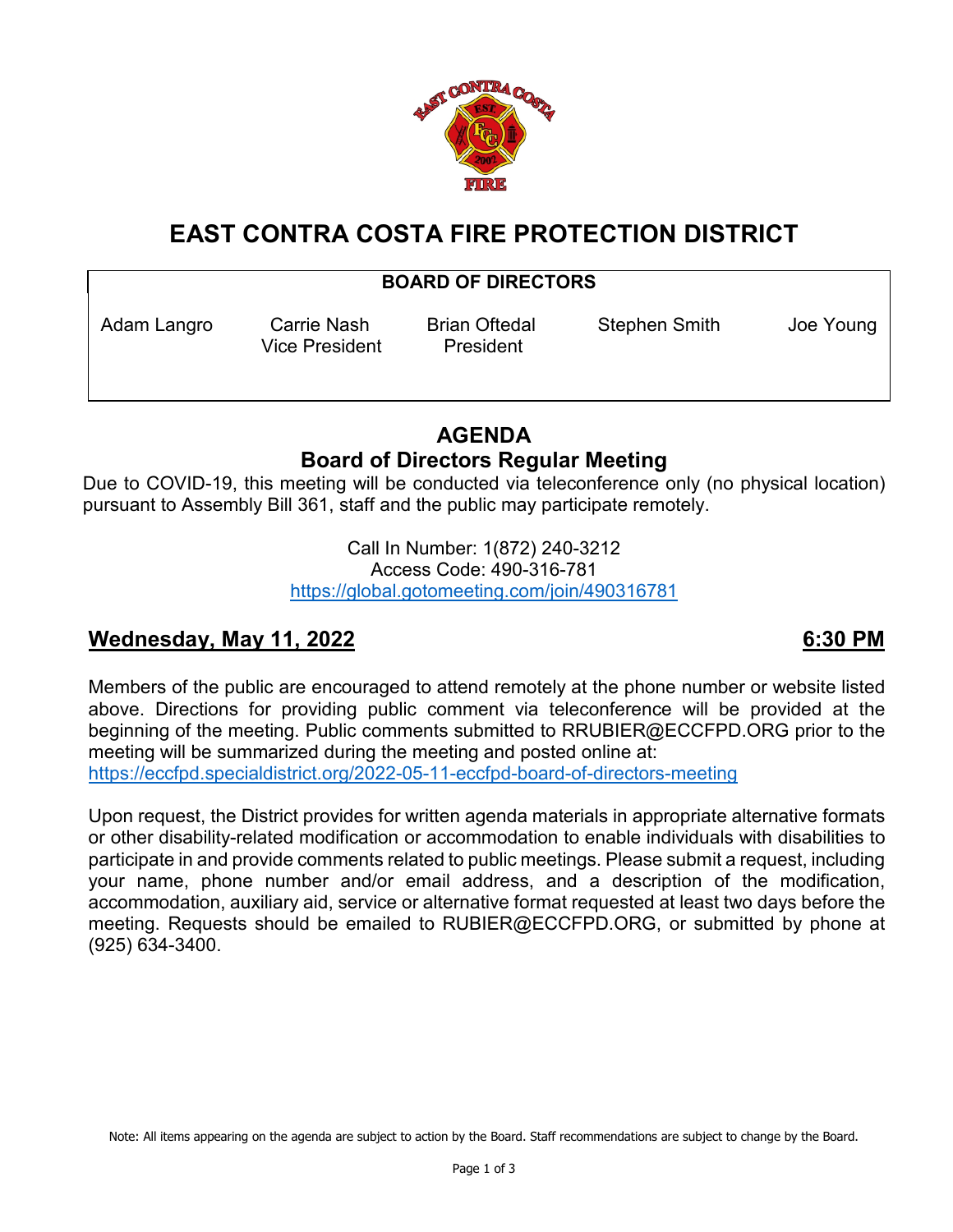### 1. Call to Order

- 2. Pledge of Allegiance
- 3. Roll Call
- 4. Public Comment

Members of the public may address subject matters pertaining to District business listed on the Consent Calendar, Closed Session, Future Agenda Items, or items not listed on the agenda. Public comments by each individual speaker shall be limited to three minutes. While the District encourages your comments, State law prevents the Board from discussing items that are not set forth on this meeting agenda. The Board and staff take your comments very seriously and, if appropriate, will follow up on them.

### 5. Consent Calendar

Members of the Board may request that an item under the Consent Calendar be considered separately.

- 5.a. Approve April 13, 2022 Regular Board Meeting Minutes [April 13, 2022 Board of Directors Regular Meeting Minutes.pdf](https://legistarweb-production.s3.amazonaws.com/uploads/attachment/pdf/1369960/April_13__2022_Board_of_Directors_Regular_Meeting_Minutes.pdf)
- 5.b. Adopt Resolution Making Findings that the Proclaimed State of Emergency for COVID-19 Continues to Impact the Board's and Committees' Ability to Meet Safely in Person [Staff Report and Reso -](https://legistarweb-production.s3.amazonaws.com/uploads/attachment/pdf/1371425/Staff_Report_and_Reso_-_AB_361.pdf) AB 361.pdf
- 5.c. Authorize a One-Time Buy-Back of Vacation Time Accruals for the Employees of the East Contra Costa Fire Protection District [Staff Report and Reso -](https://legistarweb-production.s3.amazonaws.com/uploads/attachment/pdf/1371504/Staff_Report_and_Reso_-_Vacation_Buy_Back.pdf) Vacation Buy Back.pdf
- 5.d. Ratify the Purchase of the Ford Expedition 4X4 Vehicle Staff Report and Reso - [Expedition Ratification V512 Ford Expedition.pdf](https://legistarweb-production.s3.amazonaws.com/uploads/attachment/pdf/1371506/Staff_Report_and_Reso_-_Expedition_Ratification_V512_Ford_Expedition.pdf)
- 5.e. Authorize the Purchase of Bendix King Wildland Radios Staff Report and Reso - [Purchase of Bendix King Radios.pdf](https://legistarweb-production.s3.amazonaws.com/uploads/attachment/pdf/1370077/Staff_Report_and_Reso_-_Purchase_of_Bendix_King_Radios.pdf)
- 5.f. Authorize Transferring of OPEB Trust with PARS to Contra Costa County Staff Report and Reso - [Transfer of PARS OPEB.pdf](https://legistarweb-production.s3.amazonaws.com/uploads/attachment/pdf/1370363/Staff_Report_and_Reso_-_Transfer_of_PARS_OPEB.pdf)
- 5.g. Authorize Disposal of Surplus Personal Property [Staff Report and Reso -](https://legistarweb-production.s3.amazonaws.com/uploads/attachment/pdf/1371497/Staff_Report_and_Reso_-_Surplus_Equipment.pdf) Surplus Equipment.pdf
- 6. New Business
	- 6.a. Approve Preliminary Fiscal Year 2022-23 Operating and Other Fund Budgets Staff Report and Reso - [Preliminary Operating Budget FY 2022-23.pdf](https://legistarweb-production.s3.amazonaws.com/uploads/attachment/pdf/1371498/Staff_Report_and_Reso_-_Preliminary_Operating_Budget_FY_2022-23.pdf) [FY 22-23 Preliminary Operating Budget 5 9 2022.pdf](https://legistarweb-production.s3.amazonaws.com/uploads/attachment/pdf/1371499/FY_22-23_Preliminary_Operating_Budget_5_9_2022.pdf)
	- 6.b. Authorize Approval of Station 55 Use Agreement with Contra Costa County Fire Protection District Staff Report and Reso - [Authorize Agreement for Station 55 Access.pdf](https://legistarweb-production.s3.amazonaws.com/uploads/attachment/pdf/1369864/Staff_Report_and_Reso_-_Authorize_Agreement_for_Station_55_Access.pdf)

Note: All items appearing on the agenda are subject to action by the Board. Staff recommendations are subject to change by the Board.